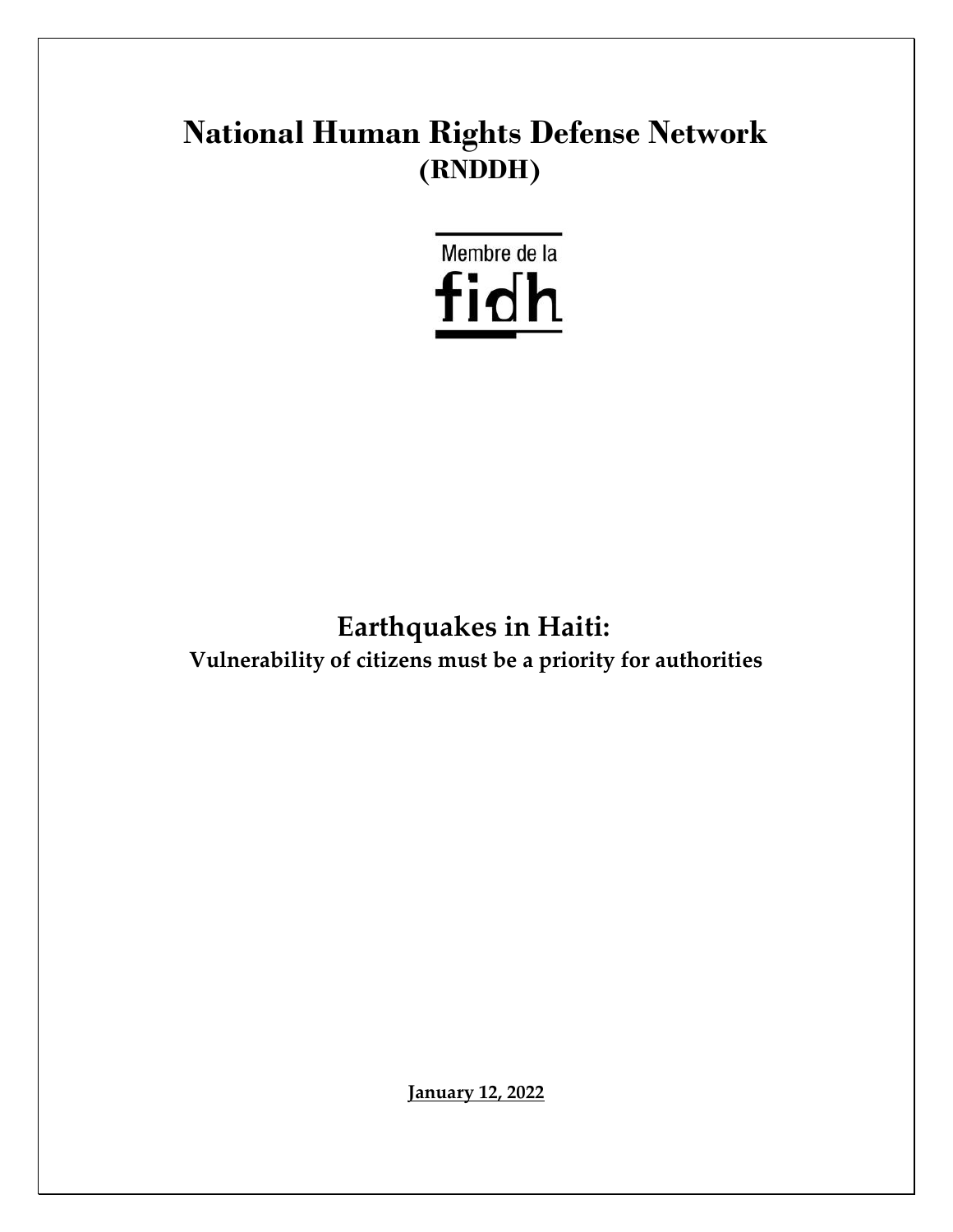#### **Summary**

| I. Introduction                                              | Pages<br>2     |
|--------------------------------------------------------------|----------------|
| II. Methodology                                              | $\overline{2}$ |
| <b>III.</b> Disaster Review                                  | $\overline{2}$ |
| IV. Situation in the Department of the West                  | 3              |
| V. Situation in the departments of North-West and Artibonite | 6              |
| VI. Situation in the South Department                        | 6              |
| VII. Situation in the Department of Nippes                   | 7              |
| VIII. Situation in the Department of Grand'Anse              | 8              |
| IX. State Response to Disasters                              | 9              |
| X. Comments and Recommendations                              | 9              |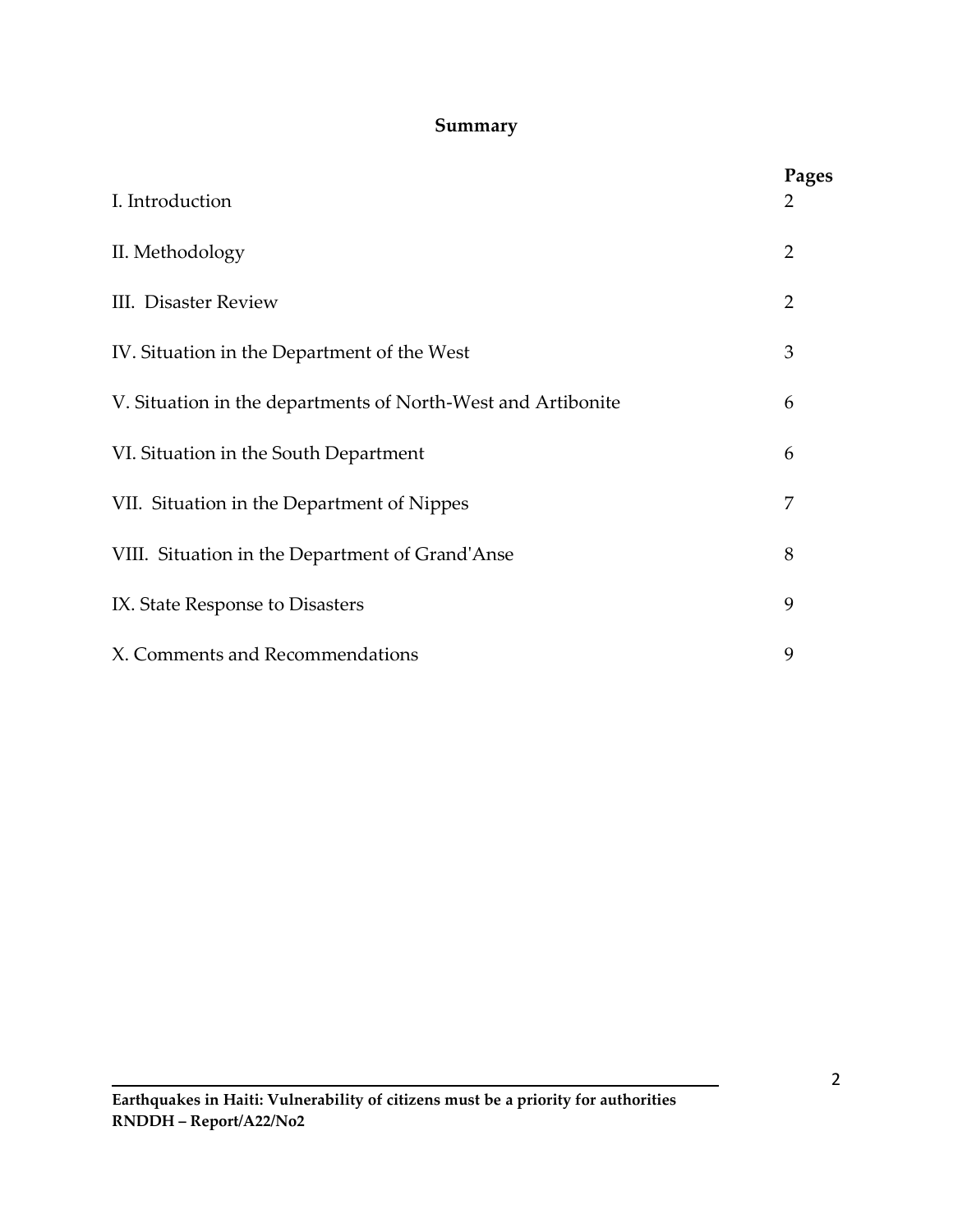# I. *Introduction*

1. January 12, 2010 – January 12, 2022: twelve (12) years since a 7.3 magnitude earthquake on the Richter scale hit the western, southeastern and Nippes departments of the country. The resulting human and material losses are immeasurable. But even more, the very considerable sequelae, remain alive in the collective memory.

2. While the Haitian population has been forced to recover by itself from its wounds without any support from state authorities, in the years following this great cataclysm, the earth has continued to tremble throughout the country, resulting in both human and material losses.

3. Today, on the twelfth year of commemoration of the earthquake of January 12, 2010, and in memory of all the victims in Haiti, the National Human Rights Defense Network (RNDDH) is duty bound to share with the public its considerations and remarks on the behavior of the State authorities vis-à-vis the victims.

#### II. *Methodology*

4. During 2021, the RNDDH visited ten (10) accommodation camps and relocation sites in the Department of the West. They still welcome the victims of the earthquake of January 12, 2010. The heads of neighboring state institutions such as police stations or their antennae, town halls or their annexes, etc., were met.

5. In addition, monitoring actions were carried out by the RNDDH and its regional structures in the Northwest, Artibonite, Nippes, South and Grand'Anse and subsequently by the structures themselves.

6. The information gathered from the victims, as well as from the meetings, is used in the development of this document.

#### III. *Disaster Review*

7. The earthquake of January 12, 2010, of magnitude 7.3 on the Richter scale caused the death of at least two hundred and twenty-two thousand five hundred and seventeen (222,517) people and the disappearance of three hundred thousand (300,000) others. Thousands of other victims remained physically disabled.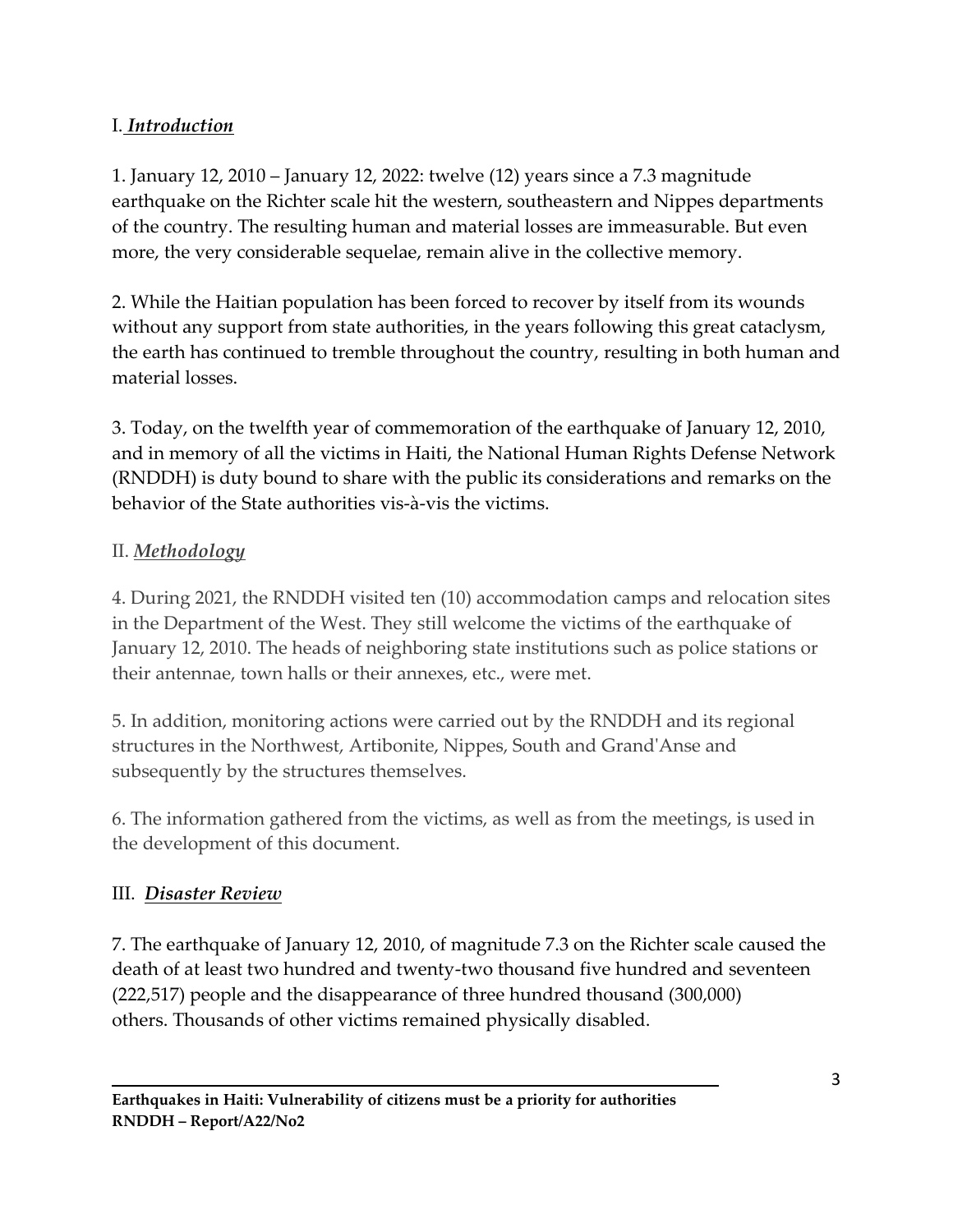8. The earthquake of October 6, 2018, of magnitude 5.9 on the Richter scale caused the death of fifteen (15) people in the communal section Lapointe, Port-de-Paix, in the department of North-West and Gros-Morne, in the department of Artibonite. At least three hundred (300) other people came out injured. Seven thousand one hundred and twenty-four (7,124) houses were damaged and one thousand two hundred and twentyseven (1,227) other houses were completely destroyed.

9. The earthquake of August 14, 2021, of magnitude 7.2 on the Richter scale particularly affected the departments of Nippes, Sud and Grand'Anse. At least two thousand two hundred and forty-eight (2,248) people died. Another twelve thousand seven hundred and sixty-three (12,763) were injured. Three hundred and twenty-nine (329) others are missing. Two (2) people were also killed in Bassin Bleu, in the Northwest department. And about six hundred and ninety thousand (690,000) people, representing 40% of the total population of Grand'Anse, Nippes and the South, were affected by this cataclysm.

10. On December 21, 2021, an earthquake of magnitude 4.6 on the same scale, hit the city of Les Cayes again. One hundred and fifty (150) people came out injured.

#### IV. *Situation in the Department of the West*

Twelve (12) years later, housing camps and relocation sites, which welcomed the victims of January 12, 2010, still exist.

11. On the infrastructures: Having not been built to serve all these years, the camps of lodging and sites of relocation, constituted for the most part of makeshift shelters in very bad condition, of unfinished houses and finished constructions of concrete, have a heterogeneous appearance. This was noticed in the camps Terrain Toto, Refugees, Bénédiction, Carradeux, Jerusalem, Saint Stephen I and Saint Stephen II and Canaan camp.

12. In most concrete constructions, enclosure walls and boundary barriers were also noted, indicating a strong propensity to indicate that spaces are in fact private property. In this sense, committee members have already made representations to the General Directorate of Taxation (DGI) to have this body consider them to be property owner, who would tend to regularize their situation.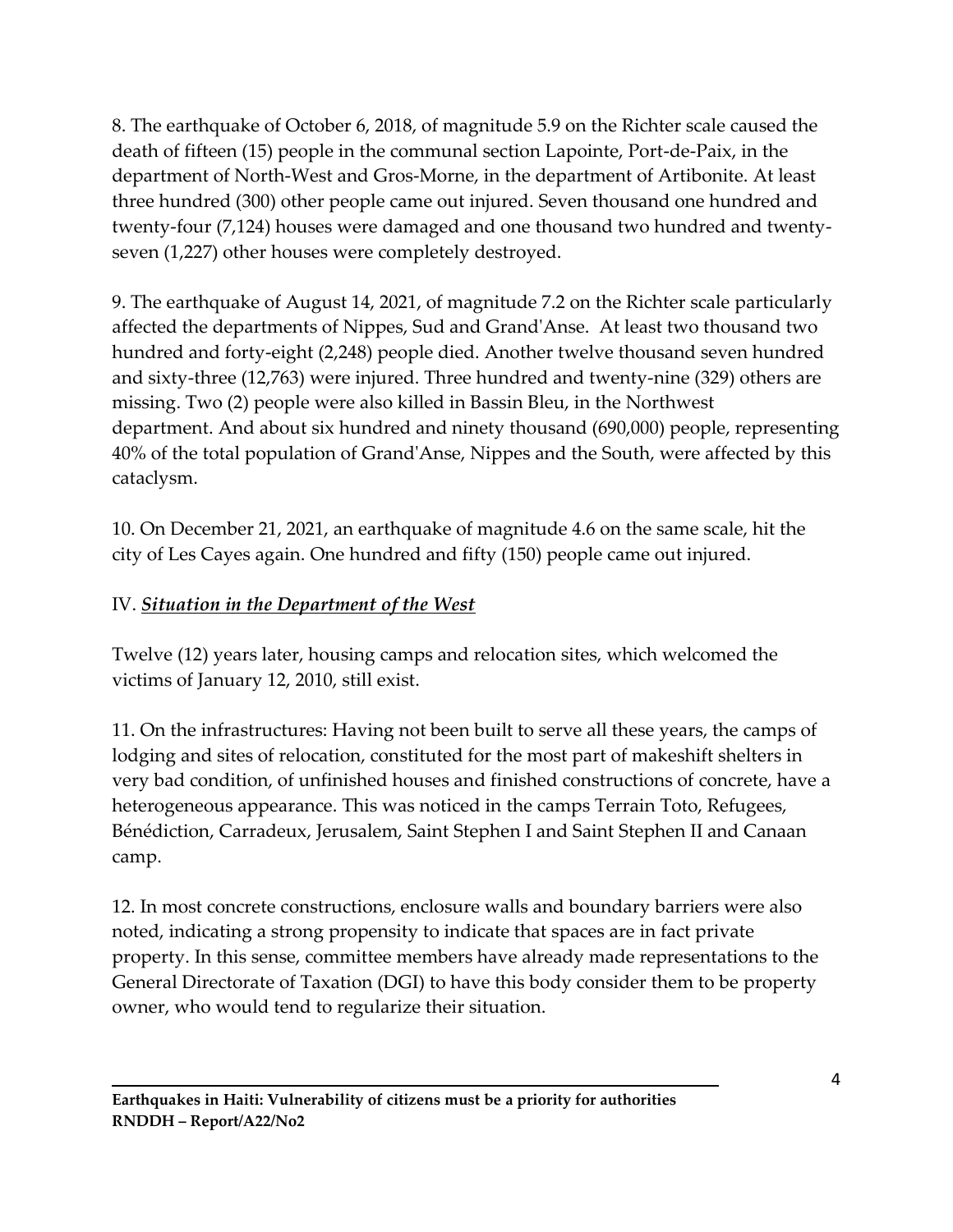13. On access to latrines: The issue of latrines and/or community health blocks in accommodation camps and relocation sites remains a major concern today. According to the information gathered on the ground, it is only in the Lumane Casimir Village and Corail Cesselesse that citizens have access to the latrines. At Village Lumane Casimir, each house has its own toilet and at Camp Corail Cesselesse, one (1) toilet is available for four (4) shelters. Apart from these examples, the latrines built for twelve (12) years are all in a poor state of dysfunction. They overflow for the most part and emit a disgusting smell. This was denounced at Saint Stephen I, Saint Stephen II, Terrain Toto, Refugees, Bénédiction, Carradeux, where residents are obliged to resort to other alternatives to relieve themselves.

14. On access to health care: Only Camp Corail Cesselesse has two (2) clinics where residents pay one hundred (100) gourdes to be examined. As for the other sites, residents must go outside to access medical services.

15. With respect to the spread of Coronavirus disease, no state accompaniment has been recorded. No prevention materials were distributed. No screening was done either. If the occupants of some sites like Terrain Toto, Refugees, Bénédiction and Carradeux do their best to protect themselves, they deplore the fact that no awareness-raising activities have been carried out by the State authorities and that no hand-washing stations have been installed.

16. On access to water: In the same way as access to health care, finding water in accommodation camps and relocation sites is a challenge. Saint Etienne I and Saint Etienne II each have a water point for daily activities. The five (5) gallon bucket is sold at fifty (50) gourdes. However, the situation is not similar in other areas as residents generally must travel to obtain water. They shall spend between fifteen (15) and twentyfive (25) gourds for the five (5) gallon container of water assigned to daily services and forty (40) to fifty (50) gourds for the five (5) gallon container of drinking water.

17. On access to electrical power: Generally speaking, sites are not electrified. Some residents are reduced to stealing electricity and others, to paying a total of five thousand (5,000) gourdes to individuals who have acquired transformers at their own expense.

18. On access to education: School children in accommodation camps and relocation sites attend public or private establishments, depending on the availability of these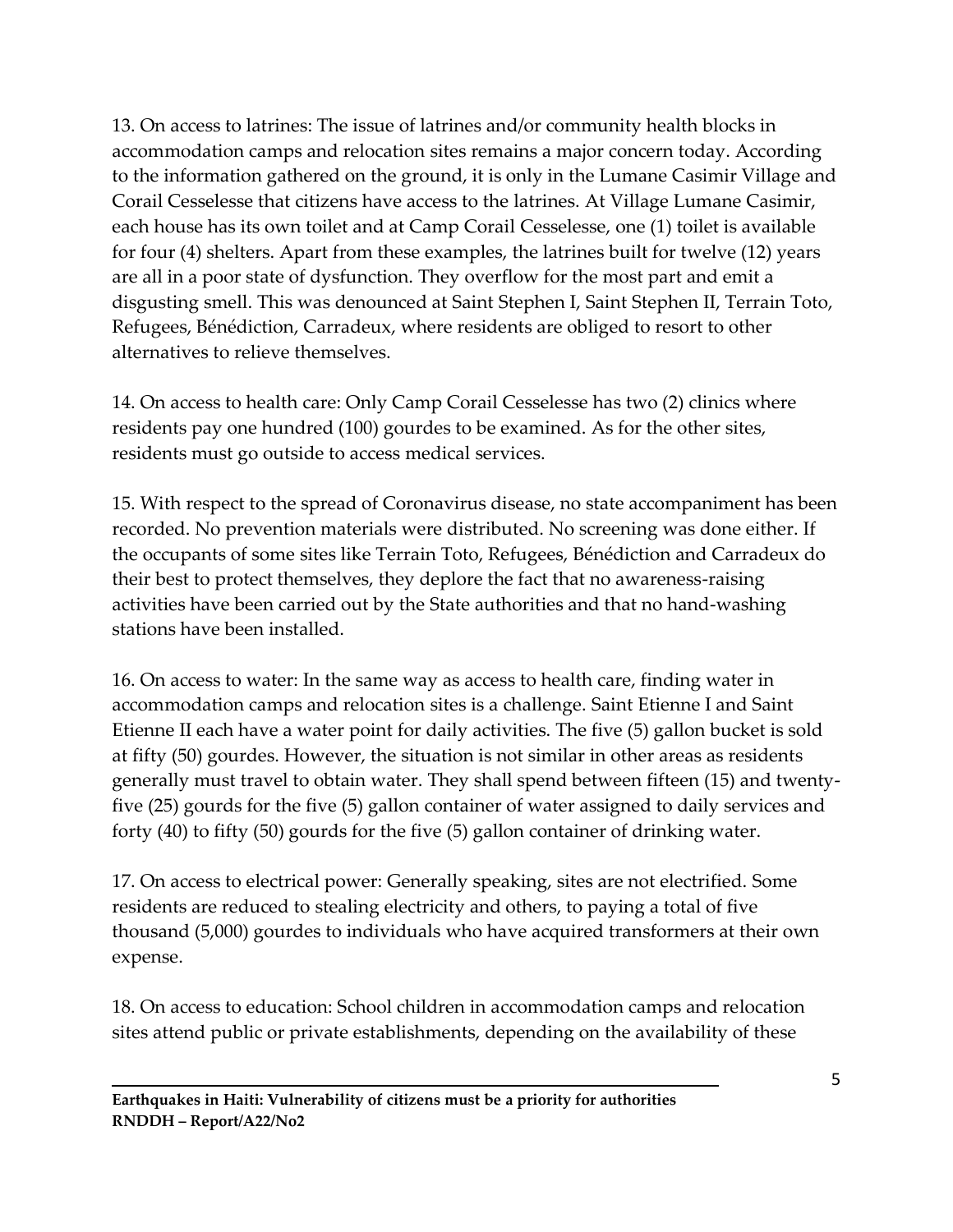establishments and the means of their parents. For example, in the vicinity of Camp Saint Etienne, there are two (2) private schools while public schools are located at the Croix-des-Missions. As for Camp Corail, the children attend the National School and a high school nearby. Those in the Lumane Casimir Village have access to a public school and a private school.

19. On the Presence of the State and/or a humanitarian organization: In general, the police stations and antennae represent the only and rare symbols of representativeness of the Haitian state in the camps of accommodation and sites of relocation of the department of the West. This promotes the proliferation of armed gangs.

20. Exceptionally, in Corail Cesselesse, the town hall of Croix-des-Bouquets has set up an annex and helps the most disadvantaged. For example, it was reported to the RNDDH that in 2021, in Jerusalem families received seventeen thousand five hundred (17,500) gourdes each to engage in income-generating activities. School supplies were provided to children who also received a one-year payment.

21. The road services of the Town Hall of Tabarre have made efforts to better manage the camps that depend on this commune. In this sense, residents have received formal permission to build houses. This is the case of Village Eden and Village Caonabo.

22. In some camps and relocation sites, NGOs such as Terre des Hommes and Solidarité visit the victims and sometimes help them. However, sometimes residents are victims of groups pretending to be members of Non-governmental Organizations (NGOs), demanding money while promising them aid in return.

23. On recorded eviction attempts: Manoeuvres and evictions attempts are recorded in some accommodation camps and relocation sites. For example, in 2019, the International Organization of Migration (IOM) proposed twenty-five thousand (25,000) gourdes to residents of Saint Etienne I and Saint Etienne II to rent a house. Similarly, residents of the Refugee Camp, which overlooks the commune of Delmas, all claimed to have been persecuted by the communal authorities.

24. On Security in Accommodation Camps and Relocation Sites: Some residents stated that, for the year 2021, they did not have to face any problems of insecurity. For example, in the Lumane Casimir Village, the security situation is calm, despite the absence of the police institution. Camp Saint-Etienne, which in the past was plagued by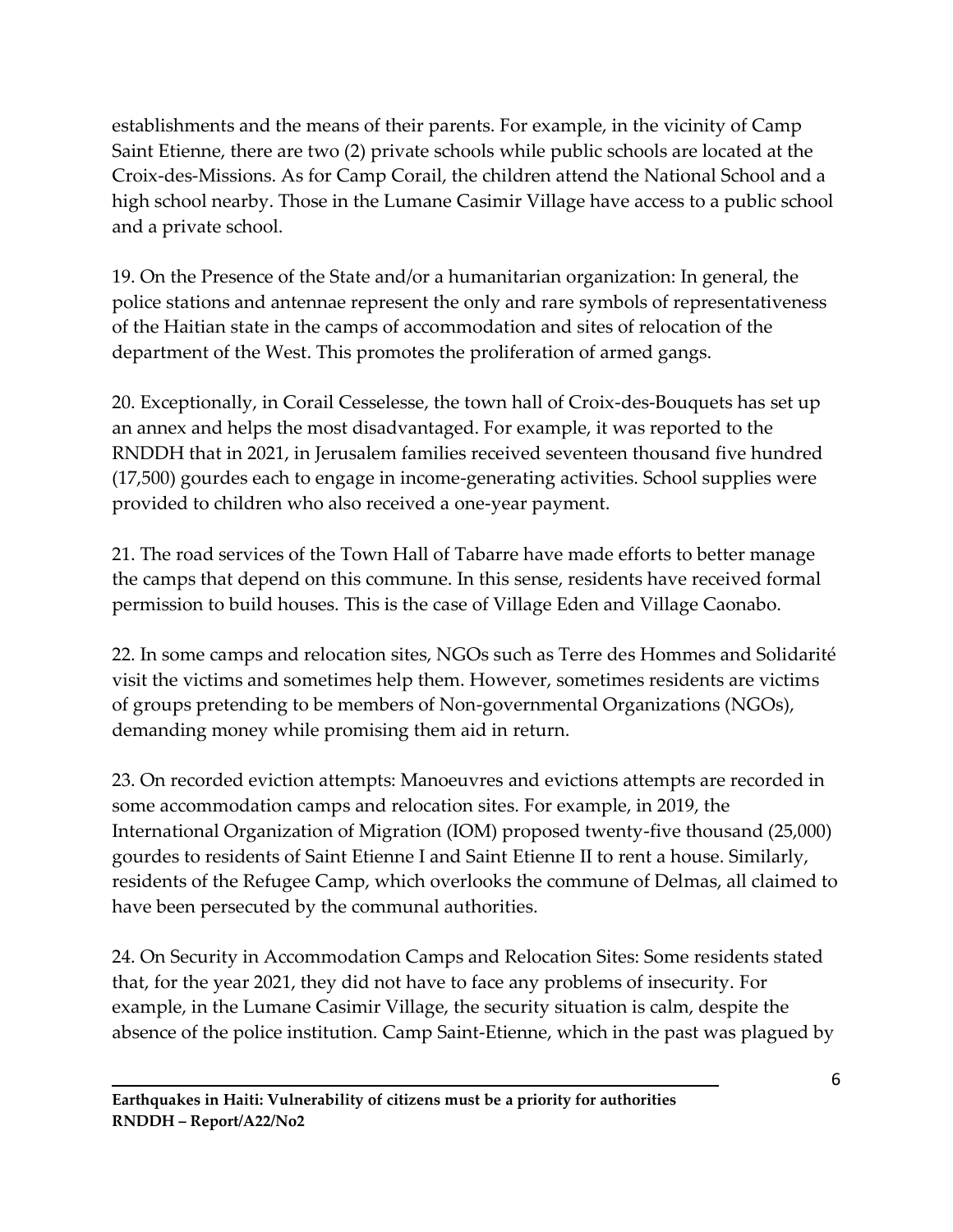insecurity, offers a relatively safe environment to its residents because, according to some of them, the Chen mechan gang that controls the space. The occupants of Corail Cesselesse also stated that they did not have a problem of insecurity throughout 2021.

25. However, for other accommodation camps and relocation sites, the situation remains very precarious. This was advanced by the residents of Toto Field, Refugees, Bénédiction and Carradeux. In these two (2) last areas controlled by the armed gangs led by Jean Marie so known and Fred BAZILE, the occupants are regularly subjected to armed attacks.

26. In 2021, all residents of Tabarre-Issa were forced to abandon space after spending several years in armed attacks by gangs operating in the area. Some of them were murdered and their homes were ransacked or set on fire, under the impotent gaze of the police authorities.

27. Cases of domestic violence, assault, rape and robbery are recorded daily in these insecure camps. And, although rare, cases of murder and kidnapping have also been reported.

28. Moreover, and according to what has been reported to the RNDDH, the sub-police station of the Croix-des-Bouquets on which the Village Lumane Casimir and the Camp Corail Cesselesse depend, as well as the police branch installed at the Camp Bénédiction are facing great difficulties. There are very few police officers. Operating equipment and rolling stock are insufficient or unusable.

#### V. *Situation in the departments of North-West and Artibonite*

29. In the communities of Morne Blocos, Morne Cayo, Chalet and downtown Port de Paix, the material losses following the earthquake of October 6, 2018, are enormous.

30. The police station as well as the prison of Port-de-Paix, the administrative complex of Port-de-Paix, the police station of Gros-Morne, educational institutions of the two (2) communes as well as hospitals and health centers were severely damaged.

31. Three (3) years later and despite the promises made, the public buildings were not repaired or rebuilt. The Immaculate Conception Hospital in Port-de-Paix has returned to service not because it has been repaired but because those in charge have been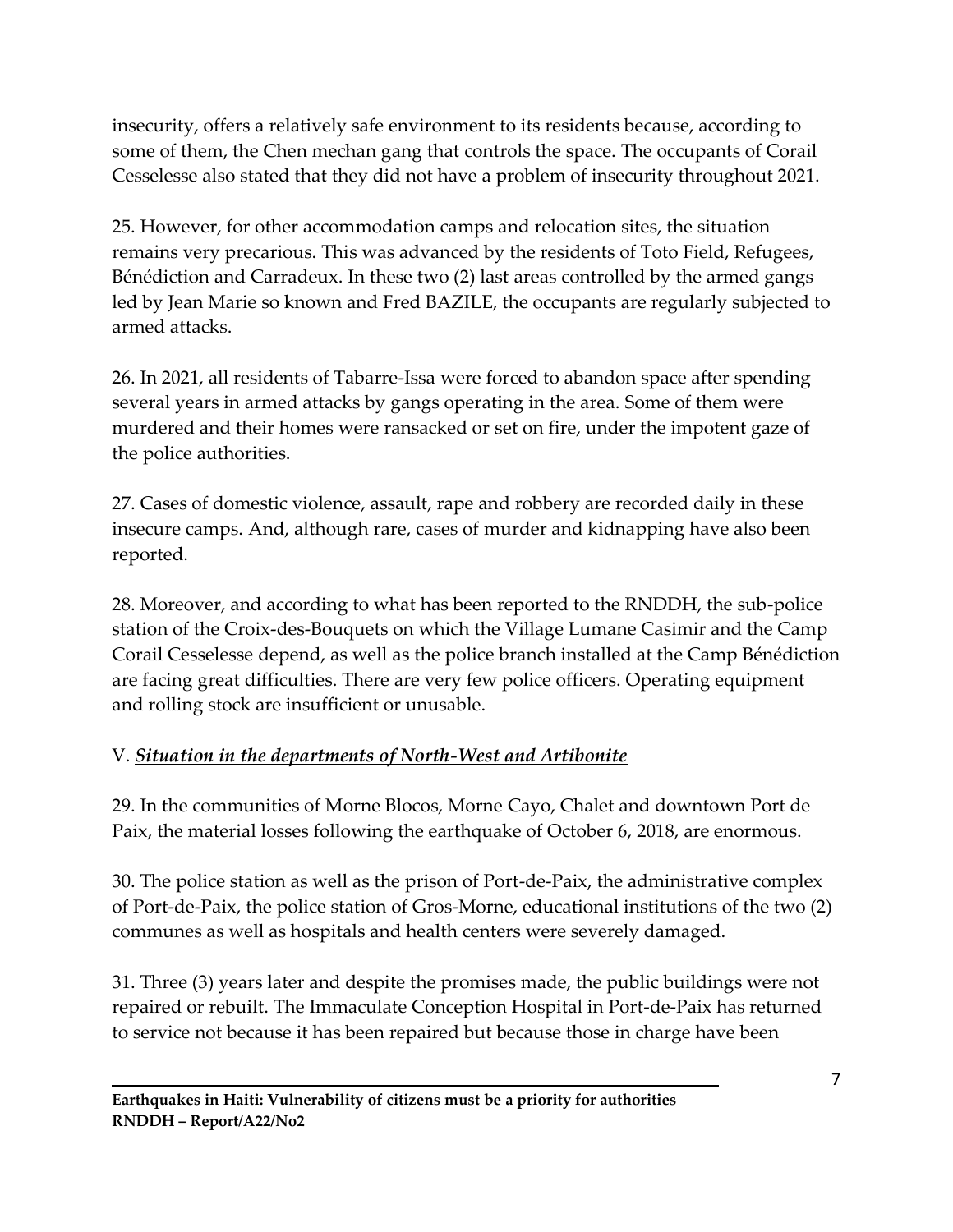content to use the spaces that can, without proceeding with the redevelopment of the building.

32. Three (3) years after being abandoned by the state authorities, the victims of the departments of North-West and Artibonite are struggling to recover. Houses in some communities are still not being rebuilt. And, despite the numerous calls for help from the population, the authorities did not intervene, except to set up a propaganda machine, suggesting that the aid was coordinated in the fairest way possible and that it reached the victims.

# VI. *Situation in the South Department*

33. In the Department of the South, the victims of the earthquake of August 14, 2021, are already left to their own devices. They have great difficulty meeting their needs. Many families do not have shelter. They live in spontaneous camps that were formed in Les Cayes, on the football field commonly known as Gabion, in Fond Fred and in Kay Jeannot – a space also used for the Thursday market. For the most part, they are waiting for state support, as promised.

34. However, state authorities are not present. Once again, humanitarian organizations in the south are helping the victims. The Office for the Coordination of Humanitarian Affairs (OCHA) counted one hundred and twenty-two (122). The RNDDH, through its regional structure, was able to meet with some of them such as Food for The Poor, the International Medical Corps (IMC), the World Food Programmed (WFP) and the MENAEM Foundation, etc. Churches such as the Southern Baptist Evangelical Mission (MEBSH) were also surveyed. These non-state institutions are involved in various aspects: they distribute shelter, provide health care, train on mental health and genderbased violence after disasters, distribute cash to victims, etc.

35. Most of the schools that were destroyed and/or damaged by the August 14, 2021, earthquake is now operating in tents and shelters with reduced capacity.

36. Today, the municipalities of the South, together with the MENAEM Foundation, intend to carry out a census of the families whose houses have been destroyed, likely for a reconstruction program.

37. It should also be noted that since August 14, 2021, several earthquakes, as well as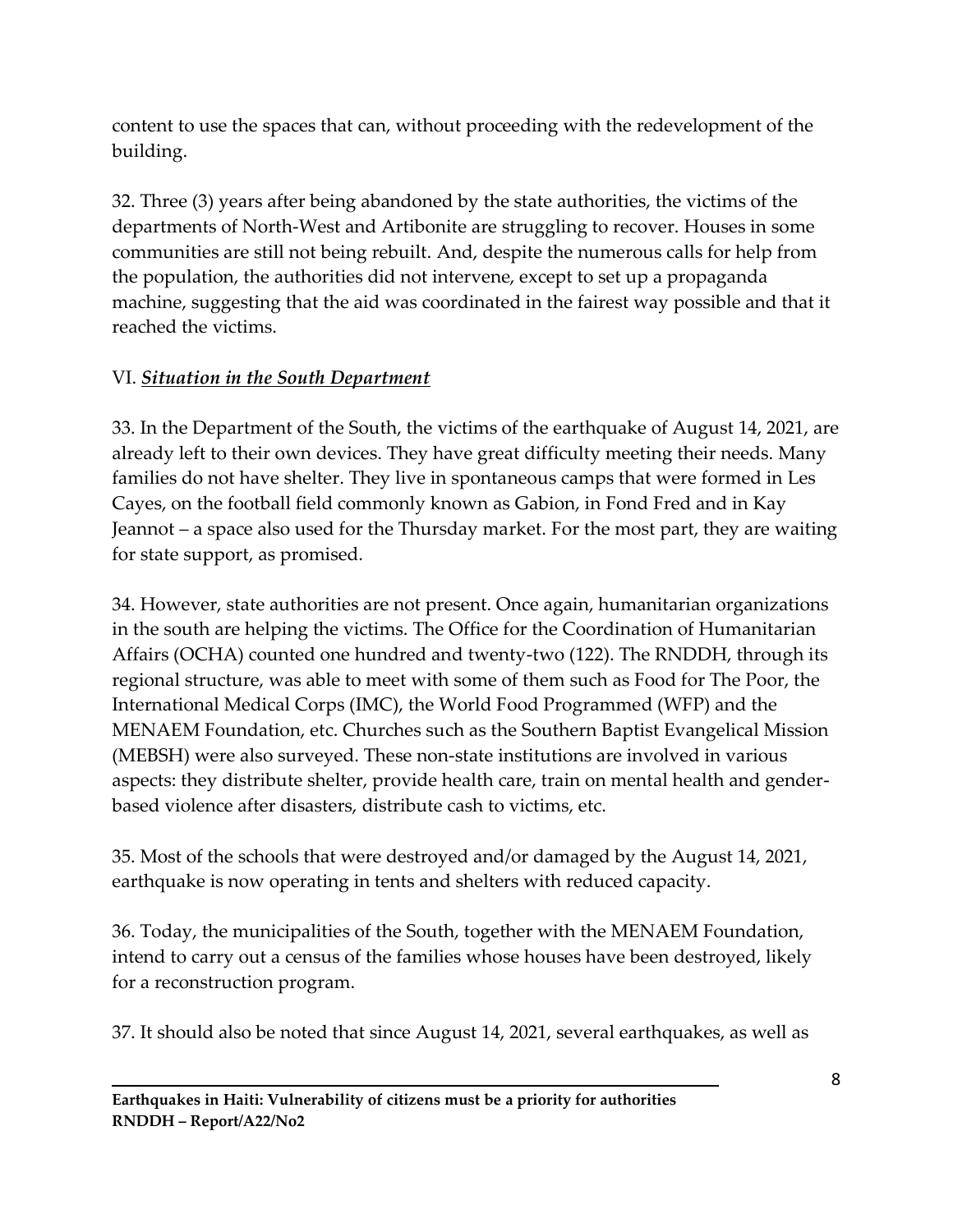smaller earthquakes, have been recorded, often causing panic and causing the population to leave concrete houses

#### VII. *Situation in the Department of Nippes*

38. The victims of the earthquake live, in the department of Nippes, in very difficult conditions even if some were able to count on the support of members of their family, in order to improve their general conditions. In this sense, houses have been rebuilt, patched or repaired using used sheet metal and tarpaulins.

39. If the central and local authorities are absent, at least sixty-five (65) Non-Governmental Organizations (NGOs have been identified by OCHA, including Red Cross, Compassion, Catholic Relief Services (CRS), etc.

40. A point of supply of running water was installed on the public square of the Azile, houses were rebuilt, plates were offered to the victims. These interventions allowed those who were in the public square of the Azile to settle where their house had collapsed.

41. In Arnaud, the victims of the earthquake are recovering themselves, without the help of municipal and local authorities.

42. In Anse-à-Veau, the building of the Lycée Boisrond Tonnerre was severely hit, a tent was erected on the courtyard of the establishment. Another was installed in a space located in front of the high school. The two (2) vacations run at reduced capacity. And, the administration of the high school, installed in part of the damaged building, tries to provide the usual services, waiting for the work of redevelopment of the space.

#### VIII. *Situation in the Department of Grand'Anse*

43. The security situation in the Grand'Anse department, particularly after the earthquake of August 14, 2021, is worrying. Cases of armed robbery have increased exponentially. And some areas such as Fond-Cochon commune de Roseau, Julie commune de Chambellan and Desormeaux commune de Dame-Marie, are classified red, due to the degradation of security.

44. Sixty-four (64) NGOs operate in this department where the Haitian state is also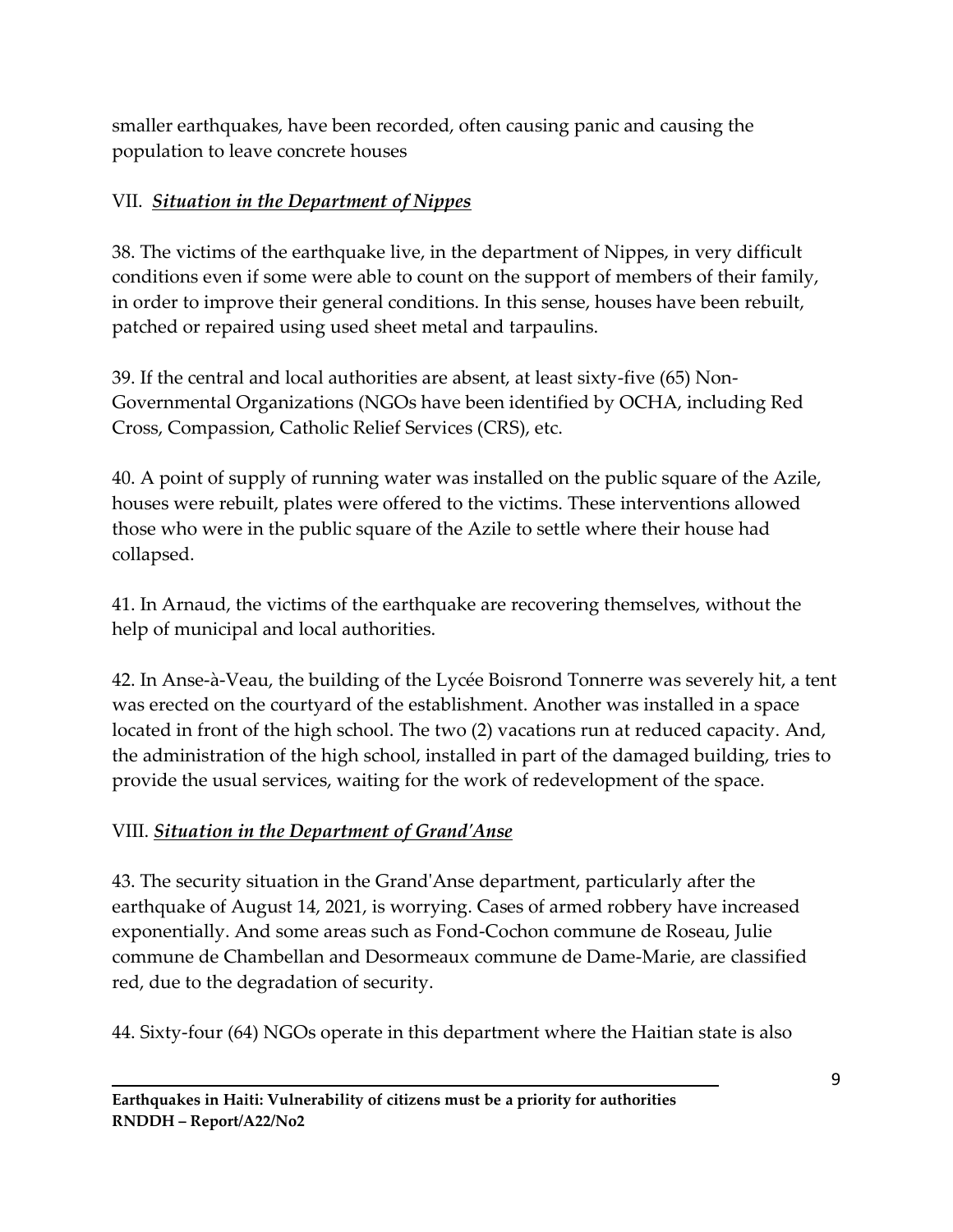absent.

45. In Jérémie, most of the victims who had lost their homes abandoned the area to live elsewhere, according to their financial means. Some of the houses were cracked and did repairs.

46. Schools that have suffered damage, operate under tarpaulins or arbors built for the purpose. A few were relocated to institutions that had been little or not affected by the earthquake. The hospitals of Jérémie deprived of everything and severely damaged on August 14, 2021, could not meet the needs of the population and the wounded of the earthquake had to go to Les Cayes, to receive the care that their cases required. This is a situation that continues to this day.

47. In Pestel, Central and Local Authorities have not undertaken anything to support the victims of the August 14, 2021, earthquake. Some NGOs conducted a census to build new houses for the victims.

48. In Bonbon, no assistance was offered to the victims, if one withdraws the promise of the Episcopal Church to build five (5) houses for the benefit of five (5) among the most vulnerable families in the area. Two (2) of these houses are currently under construction.

49. In Roseaux, the security situation is precarious. Armed gangs have been forming and controlling the commune for some time. They held their power especially after the earthquake of August 14, 2021. The buildings are in very bad condition.

50. In Corail, citizens are timidly trying to rise on their own. Some people are assisted by their relatives in the diaspora, others are still waiting for State aid. One NGO organized training sessions on earthquake-resistant construction methods for some engineers. Today, according to what was reported to the RNDDH, several of the beneficiaries of this training are in the process of repairing the administrative complex of Corail, which had been damaged.

# IX. *State Response to Disasters*

51. The management of the January 12, 2010, earthquake was catastrophic. The Haitian state then beheaded and overwhelmed by events, did not know how to react. He left the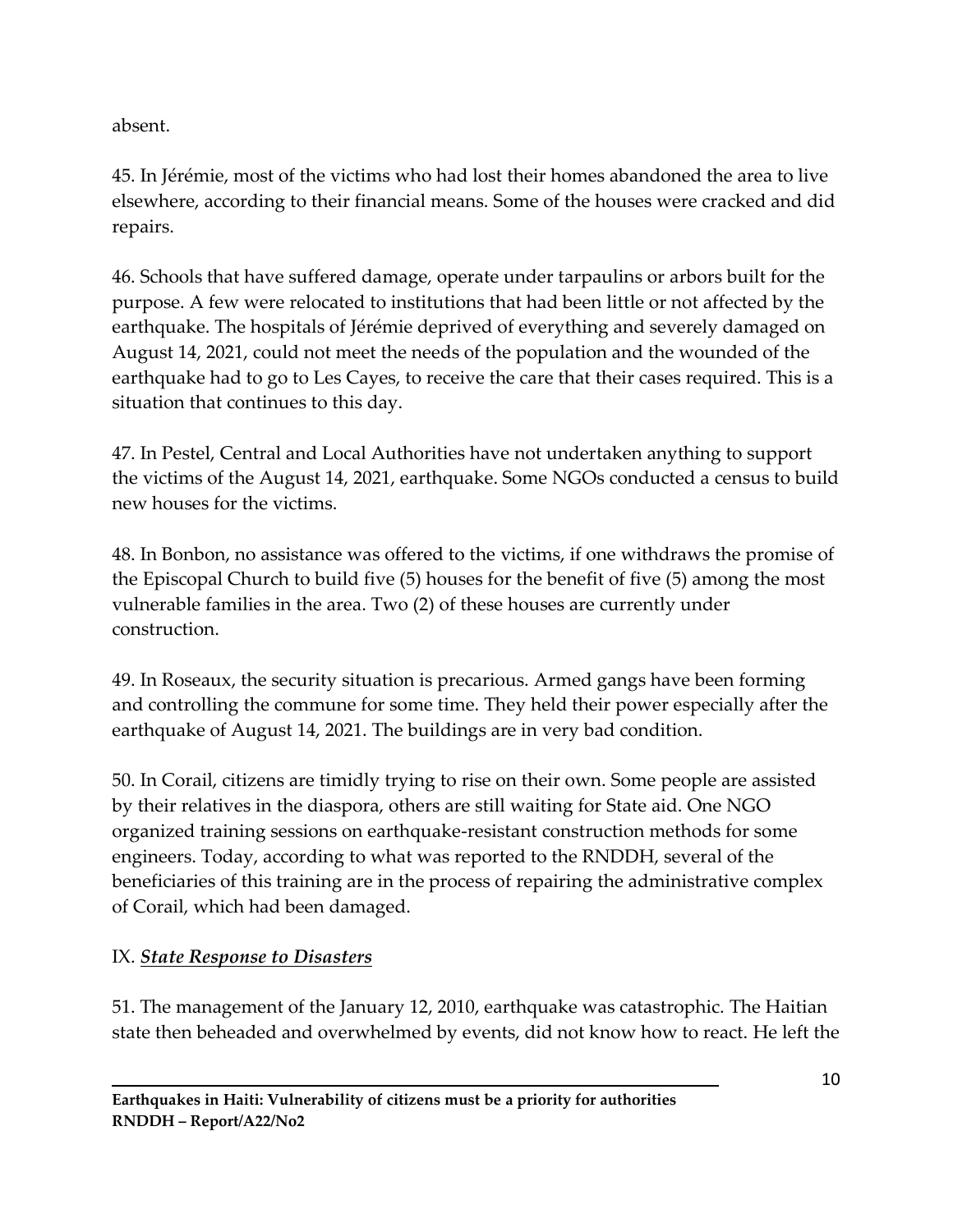field open to humanitarian agencies and non-governmental organizations. However, due to a fierce battle for visibility, some areas were crumbling under humanitarian aid while others were not receiving any. There have been interventions that have been made in a way that does not respect humanitarian accountability rules. And by the end of the day, the victims had remained more vulnerable than they had ever been.

52. On September 25, 2018, at the annual Concordia Summit in New York, the then President of the Republic, Jovenel MOÏSE declared that Haiti, having made great progress in managing disasters, the country has become more resilient and more able to cope with the natural disasters that lie ahead.

53. Less than a month later, the earthquake that hit the departments of North-West and Artibonite proved the contrary. Indeed, the coordination of aid took place in total chaos. The Ministry of the Interior visited the site where it stated that all assistance would be coordinated by the Directorate of Civil Protection (DPC). It was also decided that, unlike Port-au-Prince, no tent city would be created. In the end, only a few distributions of food kits were made in total disrespect for human dignity and an evaluation of the houses was carried out. The words "DPC" were engraved in red on some walls, but neither the homeowners nor the municipal authorities we met with could interpret it.

54. For the earthquake of August 14, 2021, the state authorities once again affirmed that they did not want to repeat the mistakes of 2010 and promised to better organize assistance to victims of the departments of the South, Nippes and Grand'Anse. However, even today, the latter are still waiting for the fulfilment of the accompanying promises made to them.

# X. *Comments and Recommendations*

55. From 2010 to 2021, three (3) high-magnitude earthquakes struck Haiti, resulting in seven (7) geographic departments of the country – West, South-East, Nippes, South, Grand'Anse, North-West and Artibonite – of greater human and material losses than the others. Meanwhile, the earth has never stopped shaking, a state of affairs that does not seem to worry the state authorities.

56. If for the earthquake of January 12, 2010, the Haitian State could advance the excuse of the surprise and the lack of training, capacities and ability in the management of